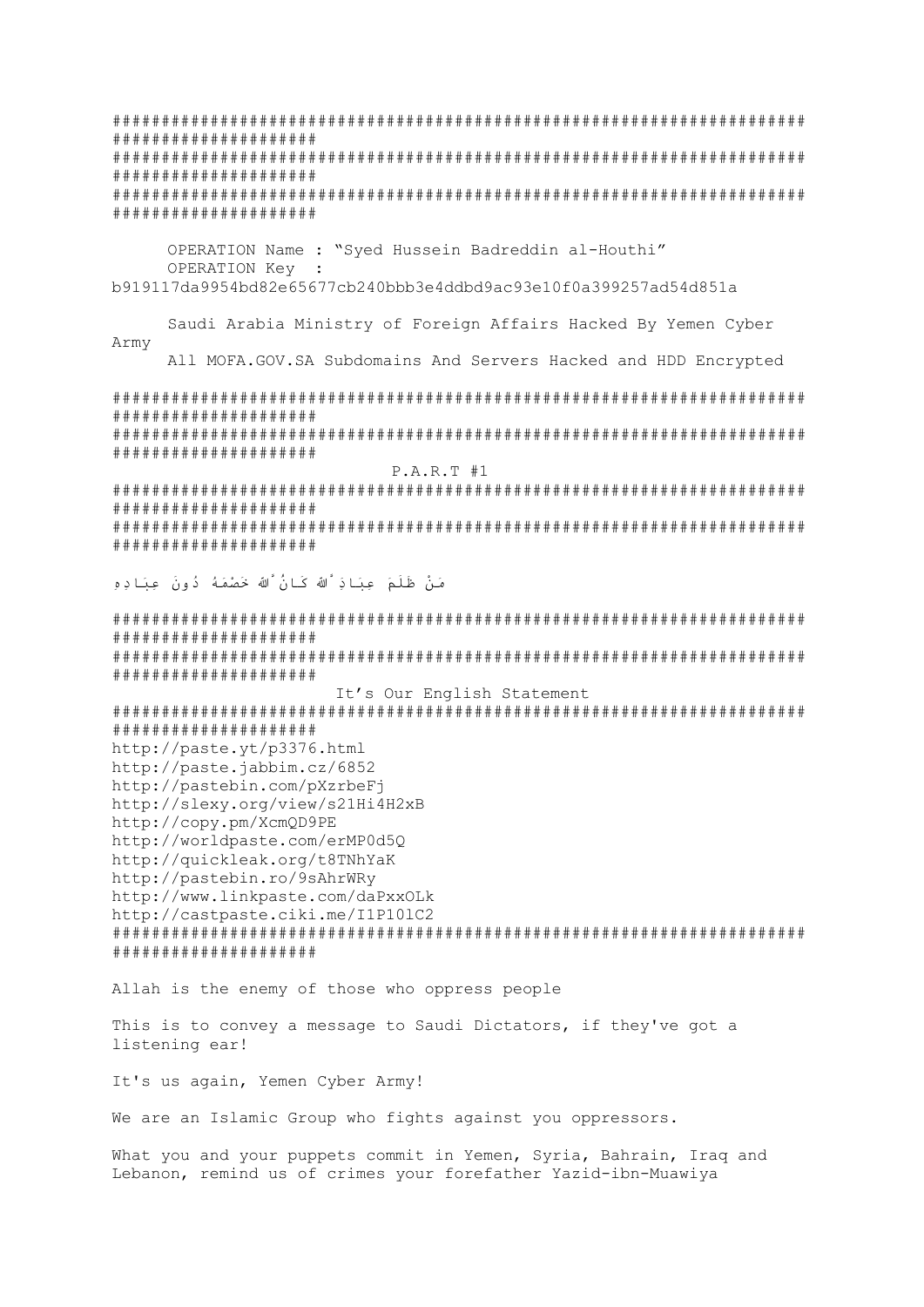committed in Karbala. And indeed you are good successors to him. You are ISIS and ISIS is you.

Never assume our calmness is due to weakness. We are oppressed! God will judge between you and us. As we never seek help from other than him. You are pagan oppressors as you always fawn for US and Israel, that's what you deserve. So congratulations to those who achieve martyrdom in fight against pagan oppressors.

"And never think of those who have been killed in the cause of Allah as dead. Rather, they are alive with their Lord, receiving provision "

Our cyber operation is just started and by the grace of God we are expecting the Saudi regime's collapse by the "Labbaik Ya-Hossain" slogan. This second operation is blessed by the name of martyred "Syed Hussein Badreddin al-Houthi" and is going to be a beginning to Saudi's overthrow, Inshallah.

We have gained access to the Saudi Ministry of Foreign Affairs (MOFA) network and have full control over more than 3000 computers and servers, and thousands of users. We also have access to the emails, personal and secret information of hundreds of thousands of their diplomats in different missions around the world.

We publish only few portions of vital information we have, just to let them know that "truly the flimsiest of houses is the spider´s house"

Some portions of visa secret information, thousands of documents from the MOFA's automation system and secret emails will be published gradually so as to keep Saudi puppets always in fear of their identity disclosure.

This way they might slightly come to know how it feels when our innocent women and children rush into havens crying and looking for their beloved once in dark.

And that's not all! All your computers will be automatically wiped on Wednesday - 2015 20 May and at 12:00 to become a lesson for oppressors.

We have the same access to the Interior Ministry (MOI) and Defense Ministry (MOD) of which the details will be published in near future. Wish such shocking news make Saudi dictators to come to their senses and recapture those young wild dogs' leash to avoid Muslims exploiting hate against Saudi family.

If you did not stop attacks on Muslims in Yemen, do not blame anyone but yourself and expect greater harms.

####################################################################### ##################### ####################################################################### ##################### It's Our Arabic Statement ####################################################################### #####################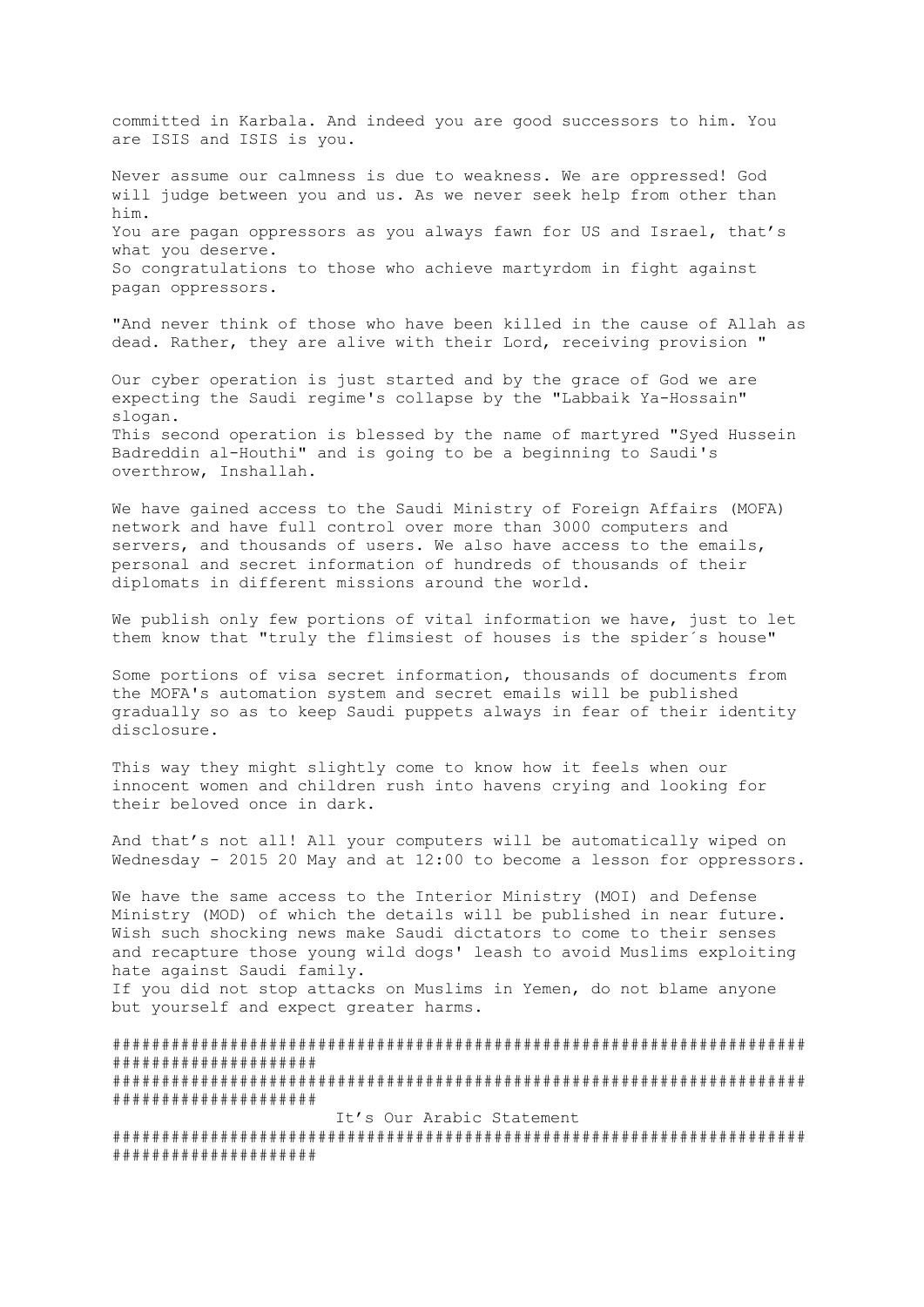####################################################################### ##################### رسالة إلى طواغيت آل سعود

ها نحن مرّة جديدة؛ جيش السايبر اليمني؛ نحن فرقة المقاومة اإلسالميّة، سنحاربكم أّيها الظلمة، هذه ورطتكم التي جنيتم بها على أنفسكم في اليمن، سوريا، البحرين، العراق ولبنان. أنتم كأجدادكم يزيد بن معاوية (عليهما اللعنة) وأبو سفيان وبني أميّة، نشهد بأنكم أحفاد هؤلاء الظلمة، أنتم داعش .وداعش منكم

.ال تظنّوا أّن سكوتنا من ضعف،ٍ بل نحن المظلومون، وَّللا يحكم بيننا وبينكم

وَما لنا أَلاَ نَتَوَكَّلَ عَلىَ للهَ وقَدْ هَدانا سُبُلَنا ولَنَصْبِرَنَّ على ما آذَيْتُمُونا وَعَلى الله (فَْليَتَوَكهلِ المُتَوَكُِّلون )سورة إبراهيم – اآلية 12

نحن لسنا مثلكم يا آل سعود؛ نهزّ بأذيالنا ألمريكا وإسرائيل، هنيئاً للذين .حاربوا الظالمين ونالوا شرف الشهادة

وَلا تَحْسَبَنَّ النيـن قُـتِلُوا فـي سَبيلِِ للهَ أَمْواتـاً بَـلْ أَحْياءُ عِنْدَ رَبًـهِمْ يُـرْزَقُون ( )سورة آل عمران – اآلية 169

الآن بـدأ قـتالـنا، وبـعون الله تـعالـى سنـهزمـكم يـا آل سعود وسيبقـى شعارنـا "لبيّك يا حسين" وهذه العمليّات التي تحمل إسم الشهيد السيّد "حسين بدر الدين الحوثي" ما هي .إالّ البداية إلنهائكم وزوالكم

وسيطرنا (MOFA) لقد إخترقنا الشبكة الإلكترونيّة لوزارة الخارجيّة السعوديّة على معلوماتها وعلى أكثر من 3000 من الخوادم وأجهزة الكمبيوتر واآلالف من المستخدمين الذين باتوا تحت سيطرتنا، وكذلك لدينا مئات اآلالف من المعلومات .السرّية الشخصيّة عن أعضائها وعناوينهم اإللكترونيّة

.سننشر بعض المعلومات التي بحوزتنا ليرى العالم بأَسْره حقيقة زيفكم

مَثَلُ الـذيـنَ اتَّخَذُوا مِنْ دُونِ ِللهَ أَوْلِياءَ كَمَثَلِ العَنْكَبُوتِ اتَّخَذَتْ بَيْتاً وإِنَّ أَوْهَنَ البُيُوتِ َلبَيْتُ العَنْكَبُوتِ َلوْ كاُنوا َيعَْلمُون

()سورة العنكبوت – اآلية 41

 (VISA (وإعلموا أّن بعض المعلومات السرّية من قبيل تأشيرات الدخول واإلقامات واآلالف من الوثائق اإلدارّية السرّية سننشرها مع مرور الزمن ليعيش عمالء النظام السعودي الفاسد في حالةٍ من الوحشة والرعب كأطفالنا الذين .يبكون رعباً في المالجئ

 May واليوم 2015 20 :00ولكن هذه ليست كل القصة! حواسيبكم في الساعة 12 .ستدمر كامال وتكون عبرة للظالمين

والدفاع السعودّيتين، وقريباً (MOI (وكما إخترقنا شبكة وزارتي الداخليّة سننشر تفاصيلها لتكون صدمًة لطواغيت السعودّية – لو كانوا يعقلون - حتّى يكبحوا لجام كالبهم التي يسيطر عليها شبابهم الطائش، ولكي ال يزرعوا بذورَ النفاق في قلوب شعوب المنطقة؛ ألّن كلّ ما تزرعونه ستحصدونه إذا إستمرّ .عدوانكم، وإن إستمرّيتم بهجماتكم الوحشيّة والهمجيّة ستنالون عقابكم

فَمَنِ اعْتَدى َبعَْد ذَِلكَ فََلُه عَذابٌ أَليم ( )سورة البقرة - اآلية 178 ####################################################################### ##################### ####################################################################### #####################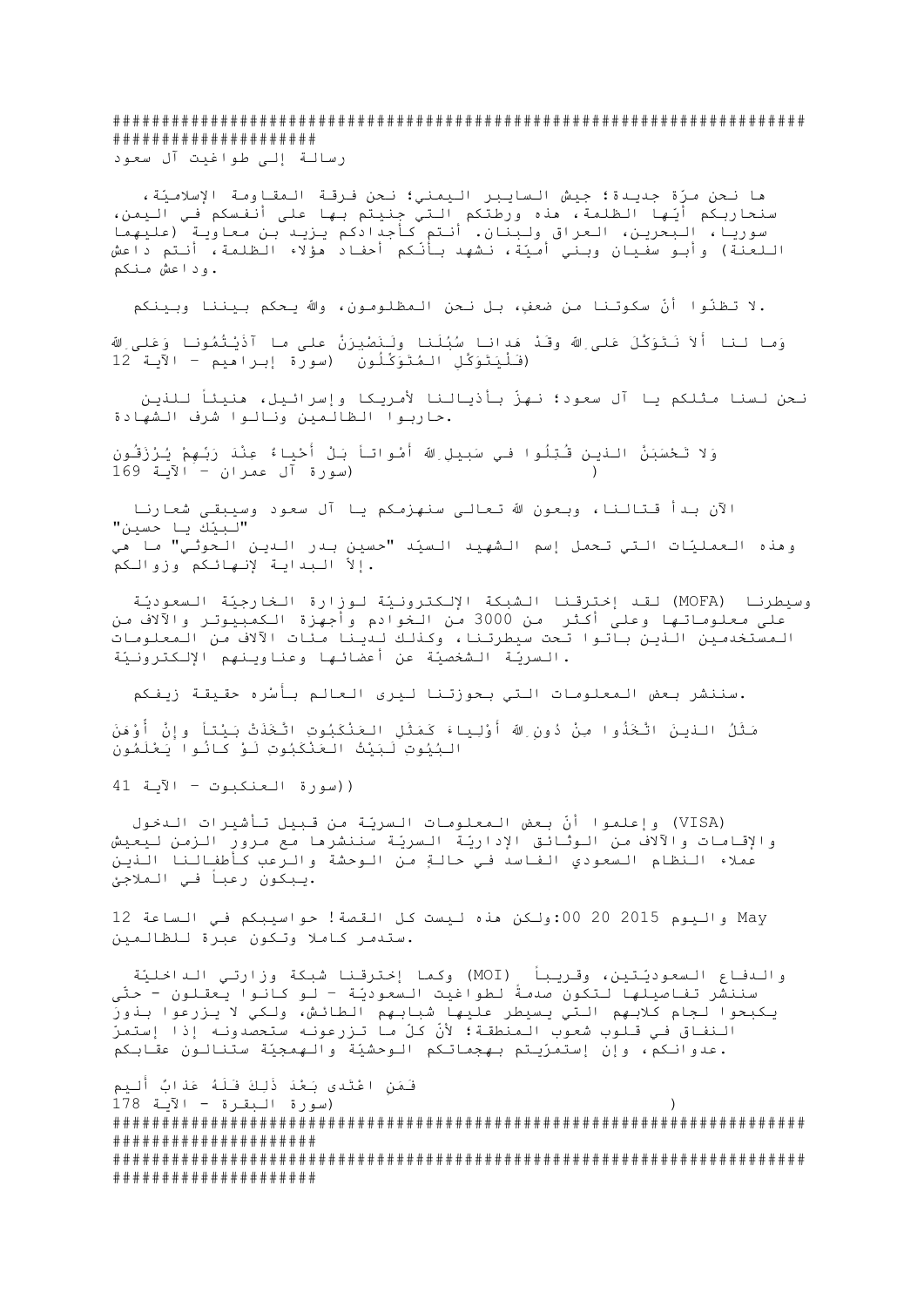# # # # # # # # # # # # # # # # # # # # WE WILL PUBLISH COMPLETE DATABASES AND DOCUMENTS IN FUTURE... FOR NOW WE SHOW YOU A LITTLE DEMO # # # # # # # # # # # # # # # # # # # # # # # # # # # # # # # # # # # # # # # # # # # # # # # # # # # # # # # # # # # # Files PASSWORD : fucksaudi@mofa.gov.sa Your Network Hacked By Yemen Cyber Army We Are Cutting Sword of Justice All Your Data is Encrypted and You Can't Access Them without Key Find Out the Decryption Key This Way : Number of Yemeni Children Killed in Saudi Air Attacks Number of Yemeni Homes Destroyed By Saudi-USA Bombs Number of Saudis Killed By Yemenis Number of Israeli Soldiers Killed by Saudi and Arab Union in 1984!!!! #OPSAUDI #YEMEN UNDER ATTACK #OPKSA We Are Anonymous We Are Everywhere We Are Legion We do Not Forgive We do Not Forget Stop Attacking To Our Country! # # # # # # # # # # # # # # # # # # # # # # # # # # # # # # # # # # # # # # # # # # # # # # # # # # # # # # # # # # # # Defacement Screenshot Mirror # # # # # # # # # # # # # # # # # # # # # # # # # # # # # # # # # # # # # # # # https://services.mofa.gov.sa/uploads/YCA.html https://services.mofa.gov.sa/mofa.html http://zone-h.com/mirror/id/24345684 http://golgeler.net/view-%3E215690 # # # # # # # # # # # # # # # # # # # # # # # # # # # # # # # # # # # # # # # # # # # # # # # # # # # # # # # # # # #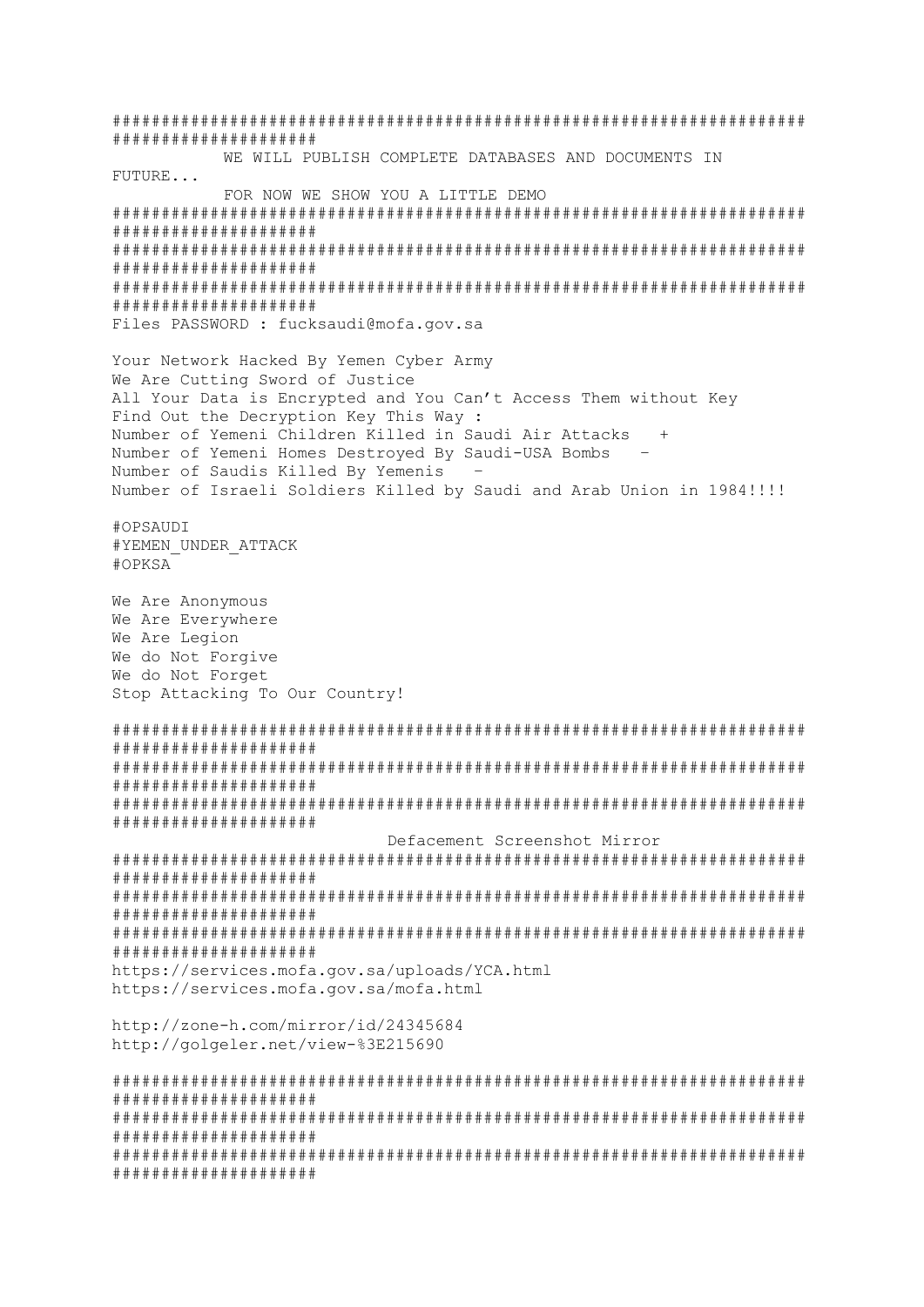Embassies MailBox Sample Mirror # # # # # # # # # # # # # # # # # # # # # # # # # # # # # # # # # # # # # # # Files PASSWORD : fucksaudi@mofa.gov.sa # # # # # # # # # # # # # # # # # # # # http://www.multiupfile.com/f/4321f867 http://www.uploadable.ch/file/kXRUnr3J2yaJ/Mailbox-Sample.rar http://www.load.to/zLoilIC82z/Mailbox-Sample.rar # # # # # # # # # # # # # # # # # # # # # # # # # # # # # # # # # # # # # # # # # # # # # # # # # # # # # # # # # # # Embassies VSAT Communications Sample Mirror # # # # # # # # # # # # # # # # # # # # # # # # # # # # # # # # # # # # # # # Files PASSWORD : fucksaudi@mofa.gov.sa # # # # # # # # # # # # # # # # # # # # http://mir.cr/0P3YBPAU http://www.multiupfile.com/f/5ca42e4d http://www.maxmirror.com/download/135Y0RH3 http://www18.zippyshare.com/v/iTrqiaZR/file.html http://turbobit.net/mhvoebve070t.html http://www.datafilehost.com/d/4a7dd164 http://www.sendmyway.com/kfwojty4043s/VSAT-Sample.rar.html http://hugefiles.net/4g5a9bhxvgx6 http://www.solidfiles.com/d/7f45972558 http://uploaded.net/file/forbidden/VSAT-Sample.rar http://www.maxmirror.com/download/135Y0RH3 # # # # # # # # # # # # # # # # # # # # # # # # # # # # # # # # # # # # # # # # # # # # # # # # # # # # # # # # # # # Telex Sample Mirror # # # # # # # # # # # # # # # # # # # # # # # # # # # # # # # # # # # # # # # # Files PASSWORD : fucksaudi@mofa.gov.sa # # # # # # # # # # # # # # # # # # # # http://multiupload.biz/so v9qmt5z76afn  $http://multiElog2.edu.biz/nv-v9amt5z76afn$ http://multiupload.biz/ul<sup>-</sup>v9gmt5z76afn http://multiupload.biz/v9qmt5z76afn/Telex-Sample MultiUpload.biz.rar.html  $http://uploaded.net/file/heme5ht2$ http://nosvideo.com/?v=u9kvpq58caqu http://www.share-online.biz/dl/REIJJ40NOFY9